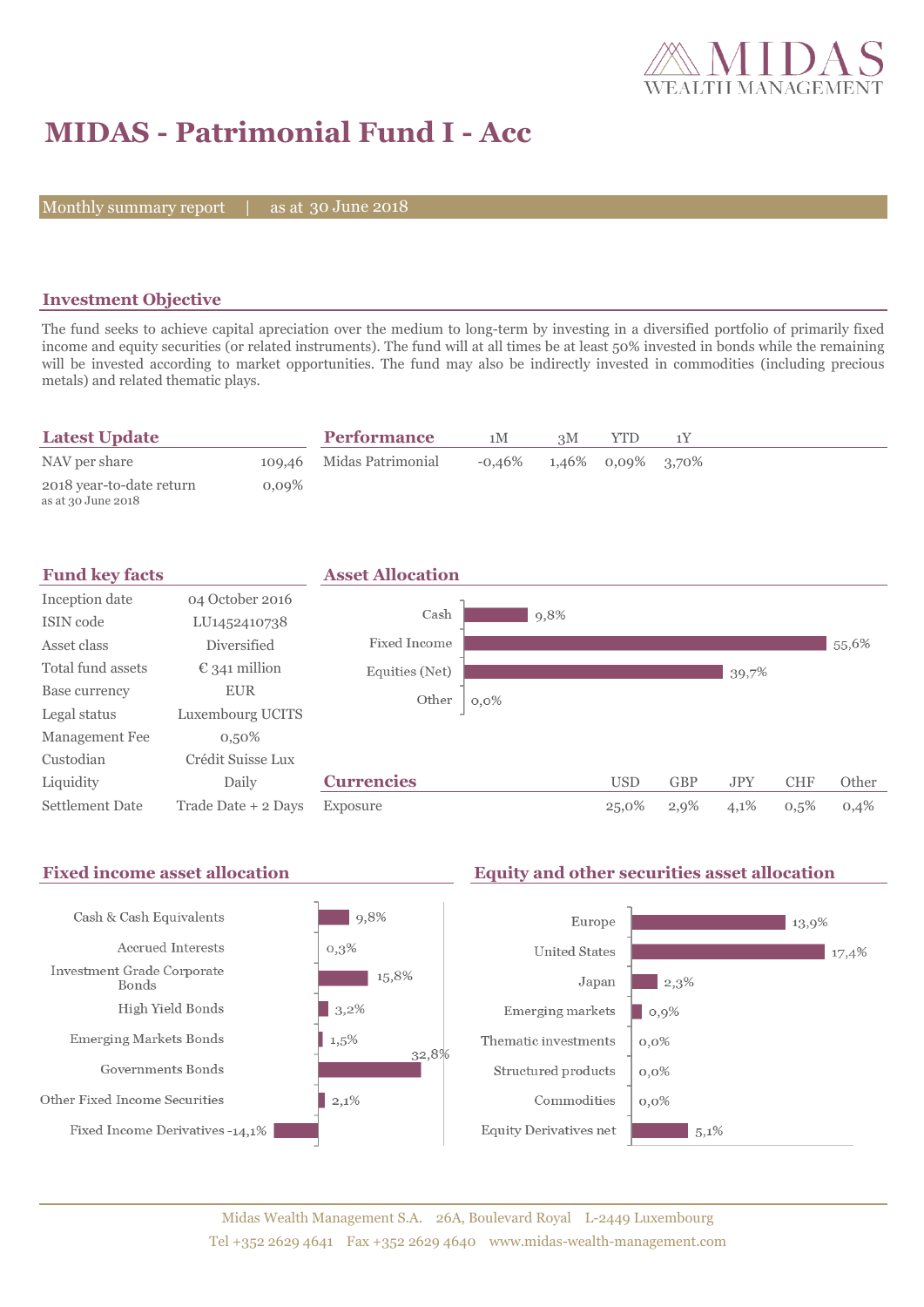

# **MIDAS - Patrimonial Fund I - Acc**

Monthly summary report | as at 30 June 2018

| Top 10 fixed income holdings         | <b>YTM</b> | Rating     | Weigh   |
|--------------------------------------|------------|------------|---------|
| DEUTSCHLAND REP : DBR o 1/2 08/15/27 | 0,2%       | AAA        | 5,7%    |
| BTPS: BTPS 2 02/01/28                | 2,7%       | <b>BBB</b> | 4,7%    |
| FRANCE O.A.T.: FRTR o 1/2 05/25/25   | 0,2%       | AA         | 3,3%    |
| BTPS: BTPS 1.45 11/15/24             | 2,2%       | <b>BBB</b> | 2,8%    |
| AGENCE FRANCAISE : AGFRNC 0 1/8 11/1 | 0,1%       | AA         | 2,3%    |
| HELLENIC T-BILL: GTB 0 10/05/18      | 0,8%       | B          | 2,3%    |
| US TREASURY $N/B$ : T 2 7/8 05/15/28 | 2,8%       | AAA        | 2,0%    |
| SPANISH GOV'T: SPGB 1.6 04/30/25     | 0,7%       | <b>BBB</b> | 1,6%    |
| GAZPROMBANK: GPBRU 3.984 10/30/18    | 1,5%       | $BB+$      | 1,5%    |
| AROUNDTOWN SA: ARNDTN 11/2 07/15/    | 1,5%       | $BBB+$     | $1,5\%$ |

### **The 10 fixed income rating breakdown**



| Top 10 equity holdings         | Sector                     | Weight  | <b>Equity sector breakdown</b> |                             |
|--------------------------------|----------------------------|---------|--------------------------------|-----------------------------|
| <b>JPMORGAN CHASE &amp; CO</b> | Financials                 | $0,9\%$ | <b>Consumer Discretionary</b>  | 13,0%                       |
| AMAZON.COM INC                 | Consumer Discretionar 0,8% |         | Consumer Staples               | 10,3%                       |
| LYONDELLBASELL INDU-CL A       | Materials                  | 0,8%    | Energy                         | $1,5,2\%$                   |
| <b>BANK OF AMERICA CORP</b>    | Financials                 | 0,7%    | Financials                     | 16,0%                       |
| VISA INC                       | Information Technolog 0,7% |         | Health Care                    | 13,5%                       |
| <b>APPLE INC</b>               | Information Technolog 0,7% |         | Information Technology         | 19,6%                       |
| MICROSOFT CORP                 | Information Technolog 0,7% |         | Industrials                    | 10,9%                       |
| <b>ALPHABET INC-CL A</b>       | Information Technolog 0,7% |         | Materials<br>Telecommunication | 5,0%<br>$\blacksquare$ 2.0% |
| ALIBABA GROUP HOLDING-SP ADR   | Information Technolog 0,7% |         | Utilities                      | $1,2\%$                     |
| <b>BROADCOM INC</b>            | Information Technolog 0,7% |         | Real Estate                    | 3,3%                        |
|                                |                            |         |                                |                             |

#### **Top 5 funds and other holdings**

| La Francaise Sub Debt  | 2,5%    |
|------------------------|---------|
| Amundi Japan TOPIX ETF | $2,3\%$ |
| MM Convertible Europe  | 1,5%    |